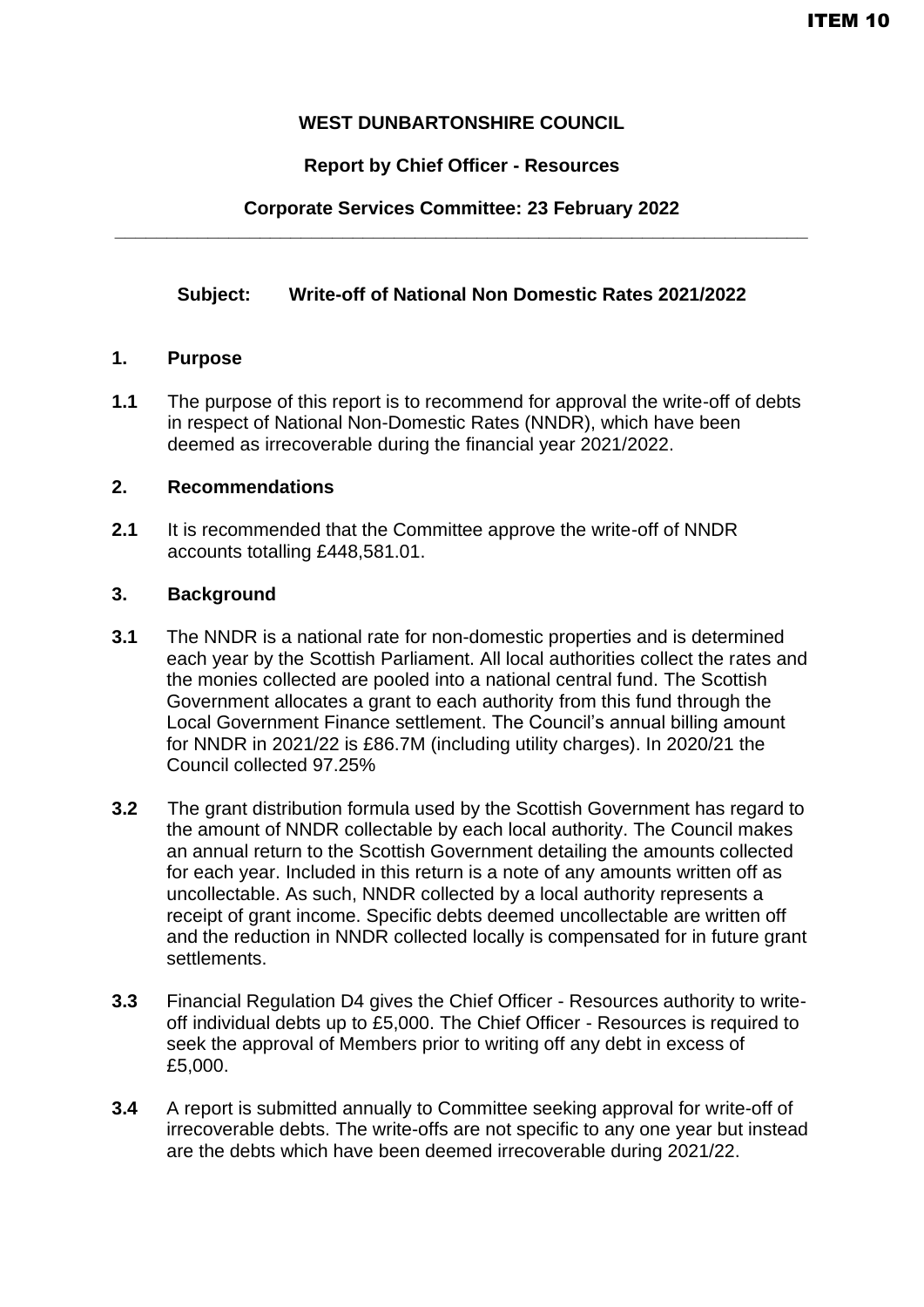**3.5** The table below shows the distribution of the recommended write off over the years from which the debts were originally raised. Write off can be due to a number of reasons, for example, a company has ceased trading or a review of outstanding cases has now deemed that the debt is irrecoverable.

| <b>Financial Year Debt Created</b> | <b>Value of write-off</b> | <b>No. of Debts</b><br>written off |
|------------------------------------|---------------------------|------------------------------------|
| 2015/16                            | £35,056.81                | 2                                  |
| 2016/17                            | £48,598.74                |                                    |
| 2017/18                            | £32,149.36                | 2                                  |
| 2018/19                            | £96,252.82                |                                    |
| 2019/20                            | £148,043.19               | 13                                 |
| 2020/21                            | £66,228.12                | 4                                  |
| 2021/22                            | £22,251.97                | 2                                  |
| Total                              | £448,581.01               | 34                                 |

**3.6** Where a company has ceased trading through liquidation or administration the Council formally submits a claim to the trustee up to and including the date of liquidation/administration. At this stage the Council would propose this amount for write off. In such cases the Council is classed as an unsecured creditor (i.e. secured creditors are organisations such as HMRC and Banks) and in these cases it is extremely unlikely that any recovery of the outstanding monies will be received in full: generally low or nil recovery is the outcome. If such a recovery was received this would be credited to the rates account and the write off to this value reversed or reduced.

### **4. Main Issues**

**4.1** Debts totalling £448,581.01 are submitted for write off. Non-collection of debts and request for write off is predominately due to the businesses being liquidated, dissolved or administration. The following table identifies the reasons for NNDR write off in more detail.

| <b>Reason</b>                | <b>Alexandria</b><br>(% of<br>total) | <b>Clydebank</b><br>(% of total) | <b>Dumbarton</b><br>(% of total) | <b>Grand Total</b><br>(% of total) |
|------------------------------|--------------------------------------|----------------------------------|----------------------------------|------------------------------------|
| Administration               | £10,955.24<br>(38%)                  | £5,029.31<br>(2%)                | $0\%$                            | £15,984.55<br>(4%)                 |
| <b>Dissolved</b>             | 0%                                   | £68,418.09<br>(24%)              | £34,263.84<br>(26%)              | £102,681.93<br>(23%)               |
| Sheriff Officer <sup>1</sup> | £18,149.11<br>(62%)                  | £215,269.68<br>(74%)             | £96,495.74<br>(74%)              | £329,914.53<br>(73%)               |
| <b>Grand Total</b>           | £29,104.35                           | £288,717.08                      | £130,759.58                      | £448,581.01                        |

<sup>1</sup> Sheriff Officer advising all avenues have been exhausted and irrecoverable in collecting the rates and recommending write-off along with a brief background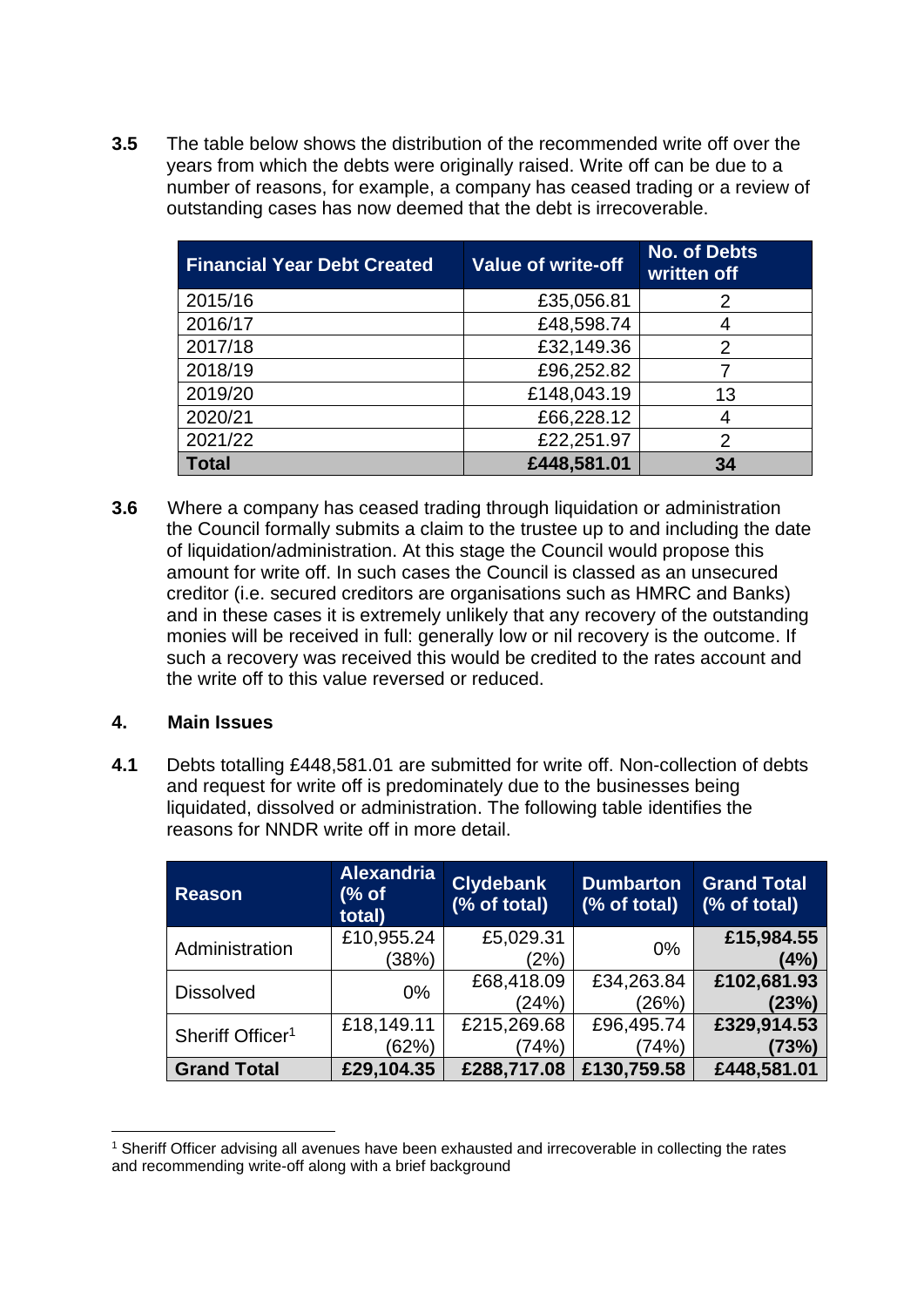The attached appendix provides details of the individual debts involved. Since all these are limited companies details and corresponding addresses have been provided.

**4.2** Although the debts are treated as written off, should any circumstances change whereby debts can be collected, the Council will pursue them.

### **5. People Implications**

**5.1** There are no people implications.

## **6. Financial and Procurement Implications**

**6.1** The NNDR debts written off totalling £448,581.01 will be notified to the Scottish Government NNDR pool for reimbursement. There are no Procurement implications.

### **7. Risk Analysis**

**7.1** The grant distribution formula adopted by the Scottish Government assumes the Council will collect NNDR liabilities. If sums deemed uncollectable are not notified to the Scottish Government, this will have an adverse effect on the Council's cash flow. Prudent financial accounting practice also requires that uncollectable debt should be written-off in a timely manner.

#### **8. Equalities Impact Assessment**

**8.1** No significant issues were identified in a screening for potential equality impact of this measure.

#### **9. Consultation**

**9.1** Consultation has taken place with Legal Services and there are neither any issues nor concerns with the proposal.

#### **10. Strategic Assessment**

**10.1** The write off of uncollectable NNDR debts forms part of the financial governance of the Council. Sound financial practice and budgetary control are imperative to assist with the governance of the Council and support officers of the Council in achieving the five strategic priorities.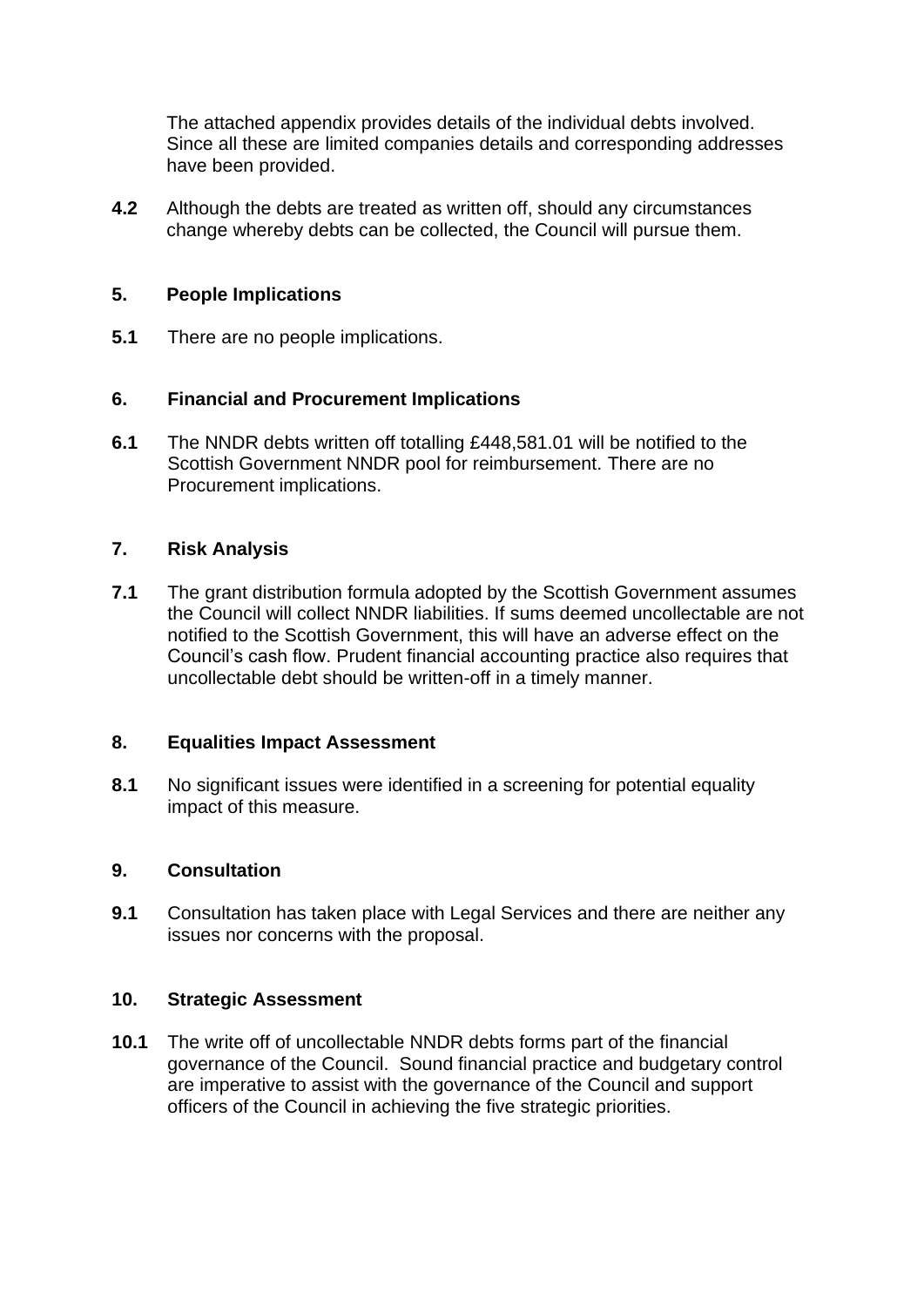**Chief Officer - Resources Date: 11/01/22**

| <b>Person to Contact:</b> | Arun Menon, Business Support Manager,<br>Church St, Dumbarton.<br>Tel: 07772593317<br>Email: arun.menon@west-dunbarton.gov.uk |  |
|---------------------------|-------------------------------------------------------------------------------------------------------------------------------|--|
| <b>Appendices:</b>        | Details of debts for write-off                                                                                                |  |
| <b>Background Papers:</b> | None                                                                                                                          |  |
| <b>Wards Affected:</b>    | All Council Wards.                                                                                                            |  |